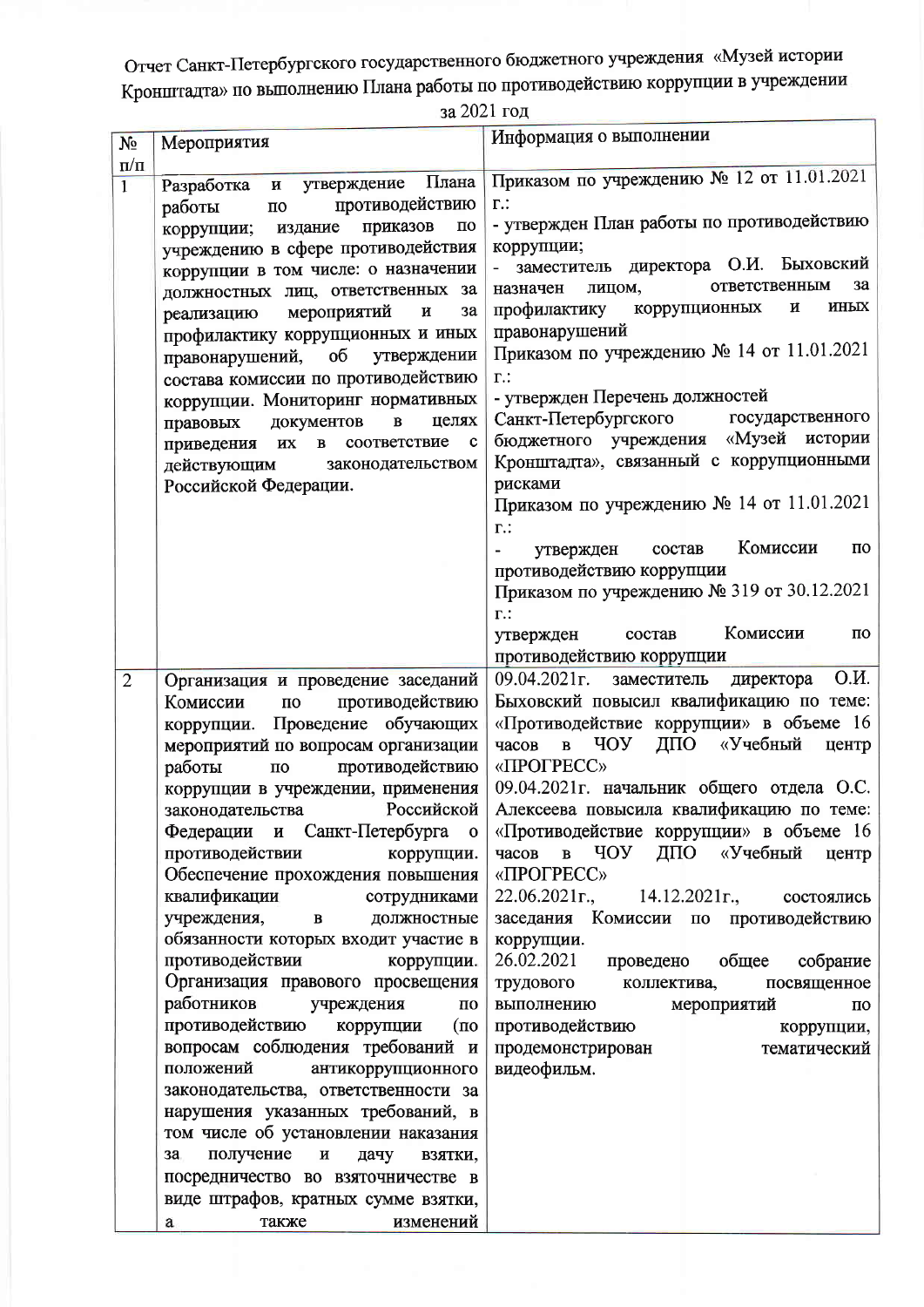|                | антикоррупционного                                         |                                                                                               |
|----------------|------------------------------------------------------------|-----------------------------------------------------------------------------------------------|
|                | законодательства)                                          |                                                                                               |
| $\overline{3}$ | Размещение<br>на                                           | инфостендах   Информация размещена. На сайте учреждения<br>вкладка                            |
|                | учреждения информации<br>$\mathbf{o}$                      | отдельная<br>действует                                                                        |
|                | ответственных<br>3a<br>сотрудниках,                        | коррупции»,<br>«Противодействие                                                               |
|                | профилактику коррупционных и иных                          | https://visitkronshtadt.ru/protivodeystviye-                                                  |
|                | Размещение<br>правонарушений.<br>на                        | korruptsii                                                                                    |
|                | официальном сайте учреждения                               | опубликован протокол заседания<br>разделе<br>B<br>комиссии по противодействию коррупции в СПб |
|                | документов,<br>нормативных                                 | ГБУ «МИК» от 17.01.2021; приказ об утверждении                                                |
|                | регламентирующих деятельность по                           | плана работы по противодействию коррупции в                                                   |
|                | оказанию платных услуг, вопросы                            | СПб ГБУ «МИК» от 11.01.2021; план работы по                                                   |
|                | предупреждения и противодействия                           | противодействию коррупции в СПб ГБУ «МИК» в                                                   |
|                | коррупции. Размещение в учреждении                         | 2021 году, протокол заседания комиссии по                                                     |
|                | инфостенда для посетителей с полной                        | противодействию коррупции в СПб ГБУ «МИК»                                                     |
|                | информацией об учреждении.                                 | от 22.06.2021; отчет о выполнении мероприятий                                                 |
|                |                                                            | плана работ по противодействию коррупции в СПб                                                |
|                |                                                            | ГБУ «МИК». На сайте BUS.GOV.RU размещена<br>деятельности                                      |
|                |                                                            | информация<br>результатах<br>$\mathbf{o}$                                                     |
|                | Проведение анализа эффективности                           | учреждения.<br>Случаев несоблюдения работниками запретов                                      |
| $\overline{4}$ | профилактике<br>мероприятий<br>$\mathbf{u}$                | и неисполнения обязанностей, установленных                                                    |
|                | правонарушений.<br>коррупционных                           | целях противодействия коррупции,<br>$\mathbf{B}$                                              |
|                | Организация проведения проверок по                         | ограничений,<br>касающихся<br>нарушения                                                       |
|                | случаям несоблюдения работниками                           | получения подарков не зафиксировано.                                                          |
|                | неисполнения<br>запретов<br>И                              |                                                                                               |
|                | обязанностей, установленных в целях                        |                                                                                               |
|                | противодействия<br>коррупции,                              |                                                                                               |
|                | нарушения ограничений, касающихся                          |                                                                                               |
|                | получения подарков                                         |                                                                                               |
| $\overline{5}$ | Предоставление сведений о доходах,                         | Сведения о доходах представлены в ОГВСиК                                                      |
|                | обязательствах<br>имуществе и<br>об                        | 05.04.2021 г.                                                                                 |
|                | имущественного характера                                   |                                                                                               |
| 6              | Рассмотрение<br>соответствии<br>$\, {\bf B} \,$<br>c       | В отчетный период обращений граждан,                                                          |
|                | действующим<br>законодательством                           | сведения<br>$\mathbf O$<br>коррупции<br>содержащих<br>B                                       |
|                | обращений граждан и организаций,                           | учреждении, не зафиксировано.                                                                 |
|                | содержащих сведения о коррупции в                          |                                                                                               |
|                | учреждении.                                                |                                                                                               |
| $\overline{7}$ | Осуществление<br>контроля<br>3a                            | Отделом<br>государственного<br>заказа                                                         |
|                | исполнением Федерального закона от                         | администрации Кронштадтского<br>района                                                        |
|                | 05.04.2013 № 44-ФЗ «О контрактной                          | осуществляется<br>постоянный<br>контроль<br>3a                                                |
|                | в сфере закупок товаров,<br>системе                        | проведением<br>конкурсных<br>процедур                                                         |
|                | работ,<br>обеспечения<br>услуг<br>для<br>государственных и | Осуществляется<br>учреждения.<br>постоянный                                                   |
|                | муниципальных<br>нужд»                                     | внутренний контроль в сфере закупок товаров,<br>работ, услуг для нужд учреждения.             |
|                |                                                            |                                                                                               |
| $\sqrt{8}$     | Размещение на сайте учреждения и на                        | Вся информация размещена в полном объеме                                                      |
|                | официальных сайтах<br>сведений<br>$\mathbf{o}$             | и в срок.                                                                                     |
|                | деятельности учреждения,<br>отчётов,                       |                                                                                               |
|                | нормативных документов и локальных                         |                                                                                               |
|                | актов.                                                     |                                                                                               |
| 9              | Контроль<br>работы<br>Комиссии<br>$\overline{a}$           | Заседания комиссии проходили 14.12.2020 (по                                                   |
|                | распределению стимулирующей части                          | стимулирующей части<br>распределению<br>фонда                                                 |
|                | фонда оплаты труда СПб ГБУ «Музей                          | СПб ГБУ «Музей истории<br>оплаты труда                                                        |
|                | истории Кронштадта»                                        | Кронштадта» на 1 квартал 2021 г.), 02.04.2021 г.,                                             |
|                |                                                            | 12.07.2021 г., 11.10.2021 г. в полном составе                                                 |